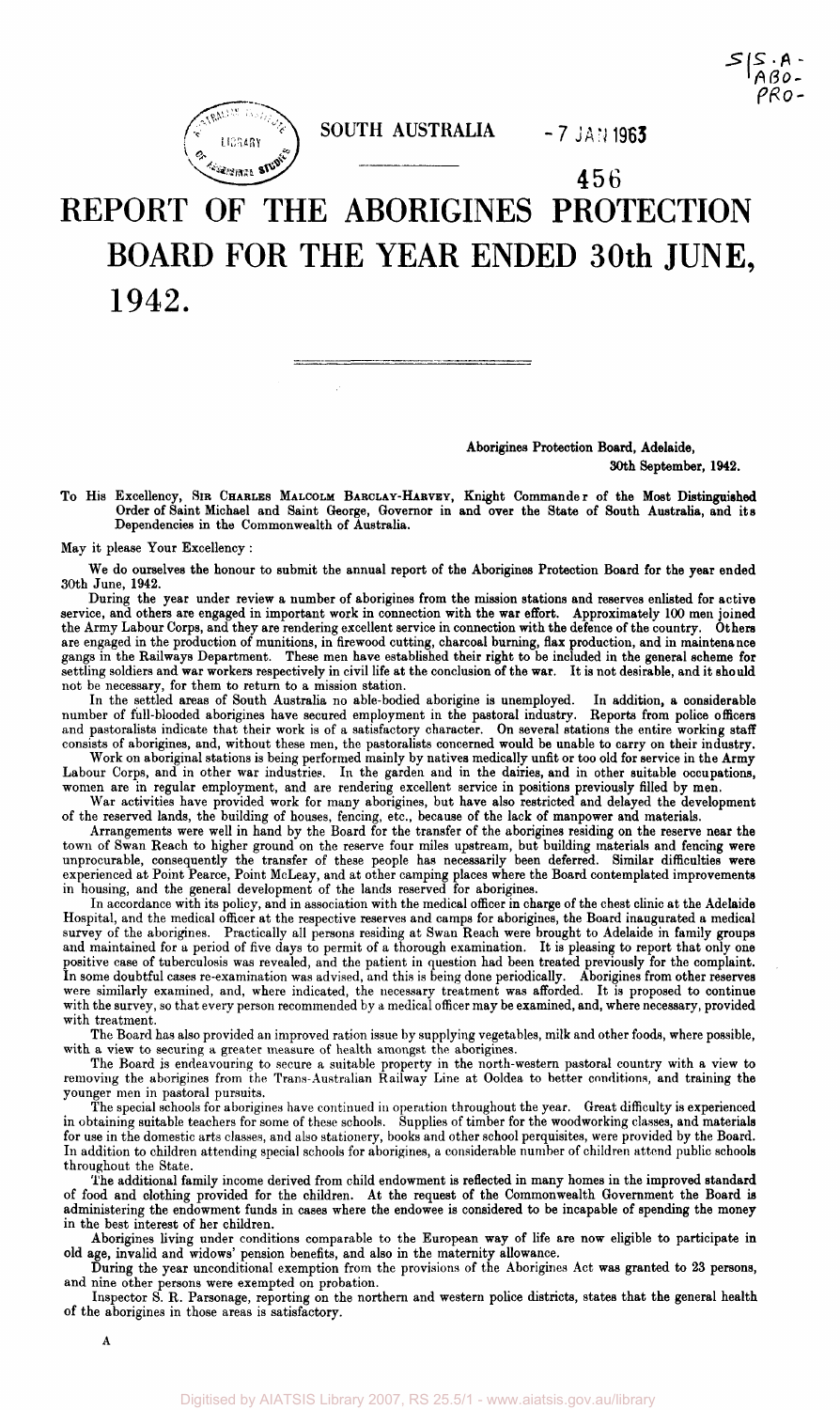There is plenty of work available for aborigines in the pastoral country. Unemployed men formerly living at Port Augusta, have secured work on the Morgan-Whyalla Pipeline, and are regarded as good workmen.

*Port Augusta (Umeewarra Mission).*—The school work at this mission is carried on by the Misses Simmons and Cantle. Fifteen children live in the mission dormitory, and attend the school. Only a few old men, and the wives of men working in the district now reside in the mission cottages.

*ErnabeUa Mission {Presbyterian).—*-The Superintendent, the Rev. J. R. B. Love, reports that the largest number of aborigines counted at the station on any day during the year was 350. Two patrols by camel team were undertaken into the adjacent reserves, and the country was found to be in good condition, food was plentiful, and the health of the people very good. Dr. Jean Davies accompanied the party, so that any cases of sickness met with could be afforded treatment. Aborigines are employed as shepherds at Ernabella, each flock being in charge of a married couple.

Mr. Trudinger is in charge of the Mission School, and is rendering excellent service to the children under his care. There is roll strength of 140, but the attendance varies from 20 to 70 children. This is due to children going with their parents on hunting and other tribal excursions.

Fruit and vegetables are grown to meet local needs at Ernabella.

Religious instruction is given by the superintendent and members of the staff. The conduct of the natives is stated to be very good.

*United Aborigines Mission, Ooldea.*—The usual activities of the mission have been maintained throughout the Native weapons and curios were in great demand, particularly by visiting soldiers passing through the district, and the aborigines were kept busy in meeting this demand.

*United Aborigines Mission, Nepabunna.*—The superintendent reports a busy year. The dormitory building for housing the children attending school was almost completed. The Board contributed £123 toward the cost of the building. Work is plentiful on surrounding pastoral stations.

*United Aborigines Mission, Finnis Springs.*—The superintendent states that a pedal wireless plant was installed to enable contact to be made with the aerial medical service at Broken Hill. A dormitory building is urgently required for the school children during the absence of parents who are working at some distance from the mission. Work at the school for aborigines was maintained as usual throughout the year.

*United Aborigines Mission, Colebrook Home, Quorn.*—The children from the home attend the primary and high schools at Quorn, and take the same curriculum as white children. They are readily absorbed in domestic, pastoral and industrial activities in various parts of the State, when their training is completed. During the year one girl was sent to a hospital as a nurse trainee, and one boy was apprenticed to an engineer.

*United Aborigines Mission, Swan Reach.*—Every able-bodied man residing at this mission is engaged on farms and sheep stations, or at wood cutting, fishing, and other important activities in the district. The children residing at the mission attend the special school for aborigines.

*Lutheran Mission, Koonibba.*—The Superintendent, the Rev. R. H. Traeger, reports a very satisfactory year. There were 48 inmates of the children's home. The new school building, erected last year with the assistance of the Board has greatly facilitated the educational work and the pleasant surroundings are reflected in the conduct of the children. The medical work at the local hospital is under the supervision of Dr. Gibson and Sister Hitchcock, and a busy year was experienced in this department.

More than 30 men from Koonibba are on military duty. There is no unemployment problem in the district.

*Point McLeay Station.*—There was a loss of population due to many men being engaged on military duty, and in other essential war services, 30 men having enlisted for service in the army and 15 obtaining employment in war industries.

The health of the natives showed considerable improvement, and this is regarded as being due in some measure to the addition of vegetables, etc., to the ration scale. There were 21 births and eight deaths during the year.

During the year a pumping plant, capable of delivering 12,000gall. of water per hour, was erected to provide water for domestic supplies and livestock, and also for irrigation purposes. A 25,000gall. stone storage tank was built on high ground, and water is reticulated by gravity as required. Gardens were established, and the produce made available for issue as rations, and also for sale to natives through the local store. The gardens will be extended in order to provide a wide variety of fruit and vegetables, potatoes and onions, etc.

The harvest returns were satisfactory, and improved pastures have permitted a substantial increase in the number of livestock.

The Point McLeay school for aborigines has continued operations at the usual high level of efficiency, and the religious services have been maintained as usual by the Parkin Mission.

Patriotic efforts resulted in £65 being raised for the Red Cross Society.

*Point Pearce Station.*—There were 19 births and 14 deaths during the year.

The manager reports an improvement in the health and bearing of the children, which he attributes to the provision of vegetables, the daily issue of milk at school, and the child endowment scheme.

The social needs of the people are catered for by weekly picture shows and dances.

The medical, educational and religious services have been maintained as usual.

The cottages and public buildings were cleaned and painted, and are generally in good order. Close attention was also given to the implements, vehicles, and boats.

The harvest returns were only fair, rust infection in the wheat crop considerably reducing the yield. The returns from the livestock, particularly the sheep, were very satisfactory.

Several men from Point Pearce have enlisted in the Australian Imperial Forces, and 30 others are serving in the Army Labour Corps.

A statement of receipts and expenditure of the department, and income and expenditure statements of the Point McLeay and Point Pearce Stations are appended.

We have the honour to be,

Sir,

Your Excellency's most obedient servants,

M. McINTOSH, J. B. CLELAND, CONSTANCE M. COOKE, Aborigines<br>A. M. JOHNSTON. Protection A. M. JOHNSTON, Protection  $S. T. C. BEST,$  Board. CHARLES DUGUID, LEN. J. COOK,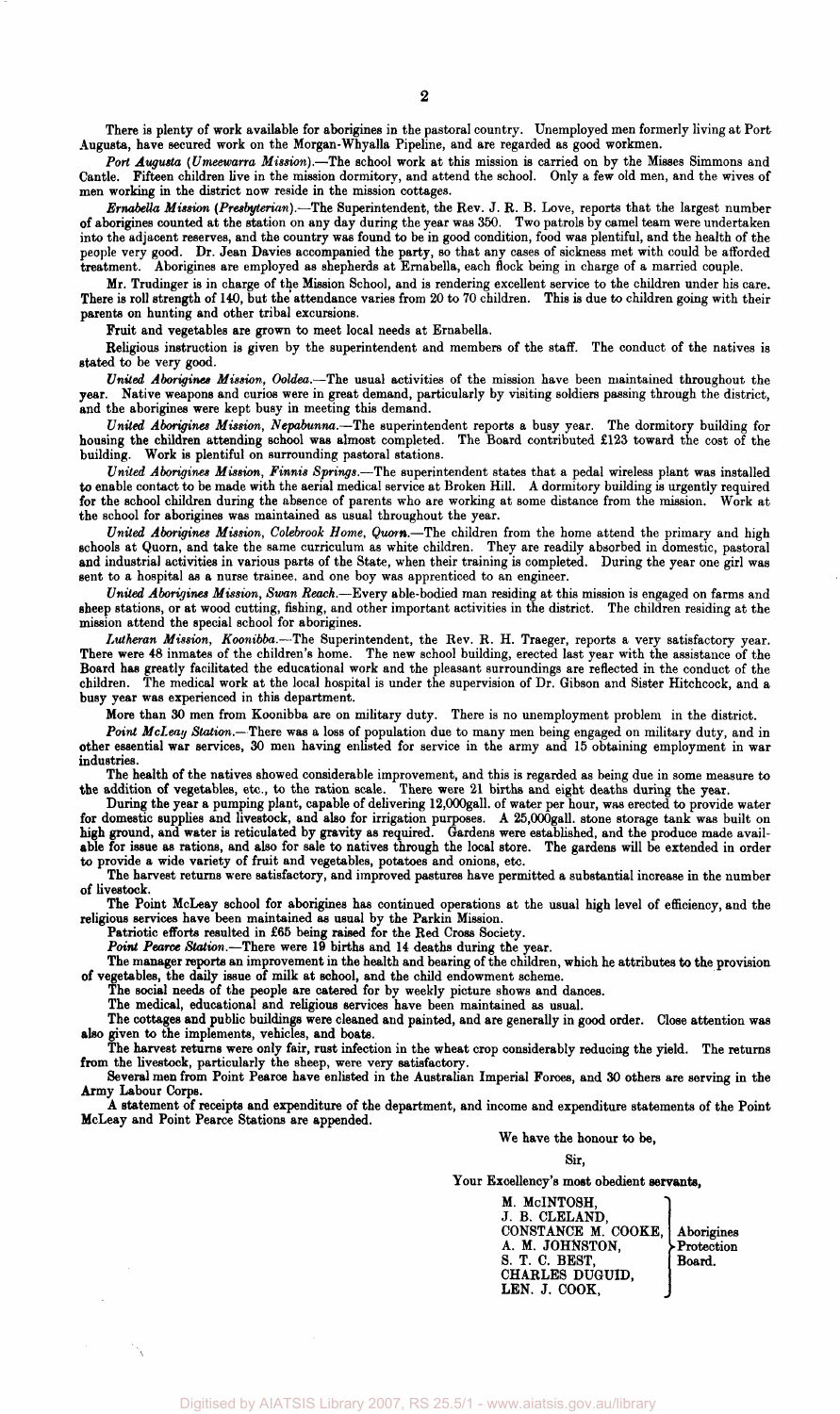RECEIPTS AND EXPENDITURE-ABORIGINES DEPARTMENT, YEAR ENDED 30TH JUNE, 1942.

| RECEIPTS.                                                                                            | £ | s. d. | £           |     | s. d. | EXPENDITURE.                                                                                 | £         | s. d.          |    |              |  |
|------------------------------------------------------------------------------------------------------|---|-------|-------------|-----|-------|----------------------------------------------------------------------------------------------|-----------|----------------|----|--------------|--|
| Point Pearce Station-                                                                                |   |       |             |     |       | Head Office-                                                                                 |           |                |    |              |  |
| From sales of produce. $etc.$ $5,467$ 13 8<br>From store sales $3.312 \quad 0 \quad 0$               |   |       | 8,779 13 8  |     |       | Salaries<br>Provisions—blankets, clothing, med-<br>ical, dental and optical expenses,        | 1,565 2 4 |                |    |              |  |
| Point McLeay Station-                                                                                |   |       |             |     |       |                                                                                              | 6,965 1 3 |                |    |              |  |
| From sales of produce, etc 1,761 13 6                                                                |   |       |             |     |       | Aborigines Home, North Adelaide<br>Training half-caste girls for dom-                        | 81        | $\overline{7}$ | -3 |              |  |
|                                                                                                      |   |       | 5,091 19 10 |     |       | estic service                                                                                | 142       | 00             |    |              |  |
| Refund of Flour Tax, advances for fares, etc.<br>Cost of aboriginals to the South Australian Govern- |   |       | 300 10 11   |     |       | Development of reserves for abori-                                                           |           | 21 6 5         |    |              |  |
| ment for the 12 months ended 30th June, 1942  21,156                                                 |   |       |             | -3- | 3     | Recoup to other departments for                                                              |           |                |    |              |  |
|                                                                                                      |   |       |             |     |       | $s$ ervices of officers                                                                      |           | 14 13 3        |    |              |  |
|                                                                                                      |   |       |             |     |       | Pay roll tax for child endowment                                                             | 338 2 10  |                |    |              |  |
|                                                                                                      |   |       |             |     |       | Grant towards cost of dormitory at                                                           | 123000    |                |    | $9.250$ 13 4 |  |
|                                                                                                      |   |       |             |     |       | Point Pearce Station-                                                                        |           |                |    |              |  |
|                                                                                                      |   |       |             |     |       | Salaries and wages $5,741 \quad 3 \quad 11$                                                  |           |                |    |              |  |
|                                                                                                      |   |       |             |     |       | Implements, stock, fertilizers, etc 4,242 15 10                                              |           |                |    |              |  |
|                                                                                                      |   |       |             |     |       | Purchase of buckboard $\ldots$<br>$New \text{ cottages } \ldots \ldots \ldots \ldots \ldots$ | 244 10 6  | 83 11 0        |    |              |  |
|                                                                                                      |   |       |             |     |       | Purchases and expenses of store $3,437$ 15 5                                                 |           |                |    |              |  |
|                                                                                                      |   |       |             |     |       |                                                                                              |           |                |    | 13,749 16 8  |  |
|                                                                                                      |   |       |             |     |       | Point McLeay Station-<br>Salaries and wages  4,979 13 7                                      |           |                |    |              |  |
|                                                                                                      |   |       |             |     |       | Implements, stock, fertilizers, etc 3,793 5 4                                                |           |                |    |              |  |
|                                                                                                      |   |       |             |     |       | Rent of section, hundred of Baker                                                            |           | 41 15 9        |    |              |  |
|                                                                                                      |   |       |             |     |       | New cottages $\ldots \ldots \ldots \ldots \ldots$                                            | 184 8 11  |                |    |              |  |
|                                                                                                      |   |       |             |     |       | Purchases and expenses of store 3,328 14 1                                                   |           |                |    | 12,327 17    |  |
|                                                                                                      |   |       |             |     |       |                                                                                              |           |                |    |              |  |
|                                                                                                      |   |       | £35,328     |     | 8     |                                                                                              |           |                |    | £35,328      |  |

30th September, 1942. W. R. PENHALL, Secretary, Aborigines Protection **Board.**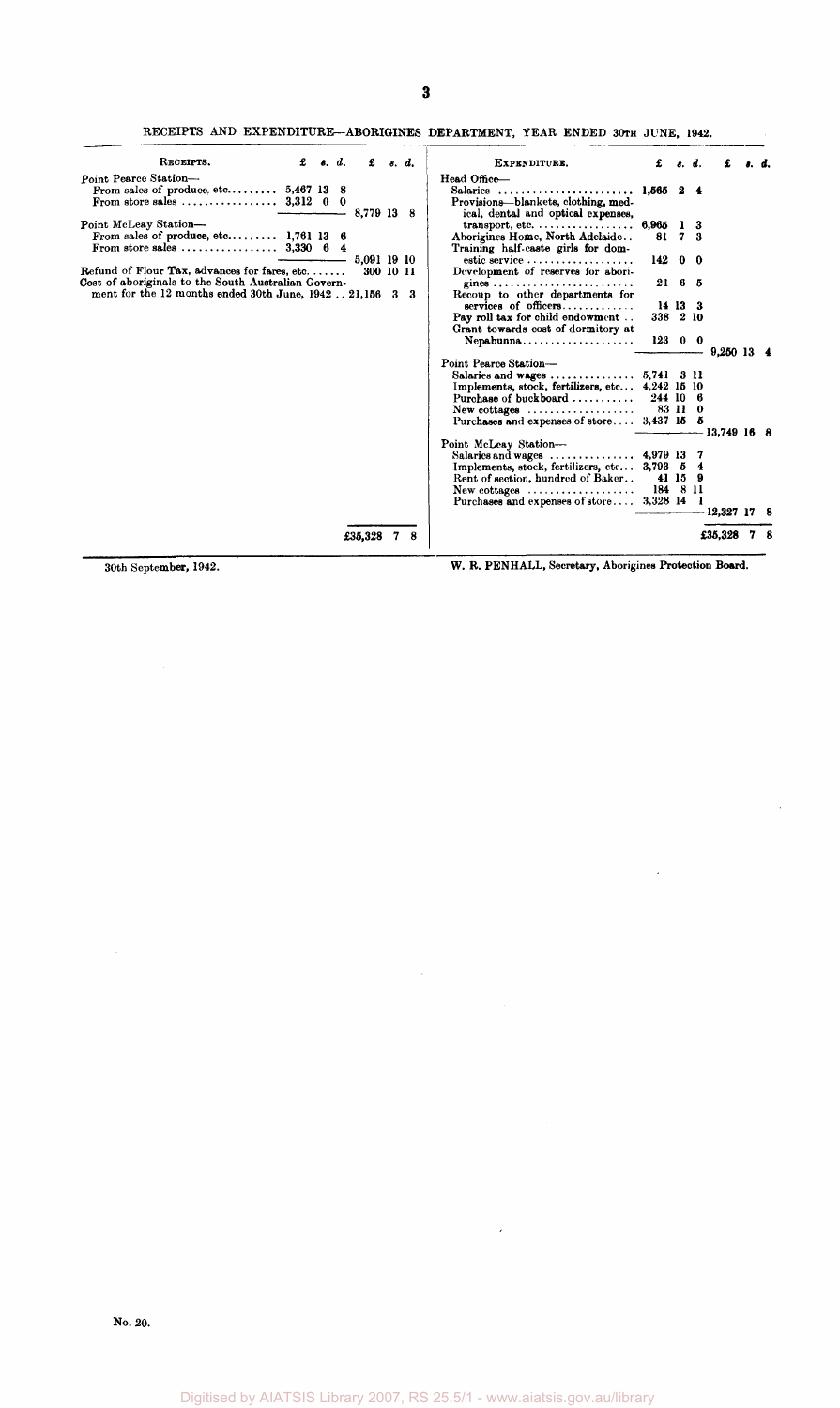#### INCOME AND EXPENDITURE ACCOUNT OF THE POINT MCLEAY STATION FOR THE YEAR ENDED 30TH JUNE, 1942.

| To Balance-Excess of income over                                                           | £                               | s. d. |                              | £                       | 8. d.                   |                             | By Trading Store Account                                                                    | £             |     | s. d.  | £<br>333 12 7 |   | s. d. |
|--------------------------------------------------------------------------------------------|---------------------------------|-------|------------------------------|-------------------------|-------------------------|-----------------------------|---------------------------------------------------------------------------------------------|---------------|-----|--------|---------------|---|-------|
| expenditure, account trading<br>store                                                      |                                 |       |                              | 333 12                  |                         | -7                          | <b>Station Accounts.</b><br>By Cattle $\dots \dots \dots \dots \dots \dots \dots \dots$     | 713 15        |     | 7      |               |   |       |
| <b>Station Accounts.</b><br>To Farm expenses<br>Horses                                     | 652 18 4                        |       |                              | 536 12 5<br>29          |                         | 4 H                         | Sheep<br>Pigs                                                                               | 937<br>256 13 | - 9 | 0<br>4 | 1,907 17 11   |   |       |
| Salaries                                                                                   |                                 |       |                              | 2,780 8                 |                         | 3                           | By Balance—Excess of expenditure over<br>income—Station accounts                            |               |     |        | 1,603         | 9 |       |
| Head office salaries and expenses<br>Rent-Hundred of Baker<br>Accident insurance           |                                 |       |                              | 86 12<br>41 15<br>24 10 |                         | 7<br>-9<br>$\boldsymbol{2}$ | Institution Accounts.                                                                       |               |     |        |               |   |       |
| Depreciation-<br>Harness                                                                   |                                 |       |                              | 12                      | 3                       | 5                           | By Balance-Excess of expenditure over<br>income $\ldots \ldots \ldots \ldots \ldots \ldots$ |               |     |        | 4,344 19 2    |   |       |
| Institution Accounts.<br>To Salaries                                                       | 475 15                          |       | -9                           | 1.964 18                |                         | 4                           |                                                                                             |               |     |        |               |   |       |
| Head office salaries and expenses<br>Accident insurance<br>Medical,<br>dental, and optical | --<br>---                       |       |                              | 86 12<br>12             | -5                      | 1                           |                                                                                             |               |     |        |               |   |       |
| $expeness$                                                                                 |                                 |       |                              | 513                     | 4                       | 3                           |                                                                                             |               |     |        |               |   |       |
| Rations<br>Institutional expenses $\dots\dots\dots$                                        | ---<br>$\overline{\phantom{0}}$ |       |                              | 790<br>627              | $\boldsymbol{2}$<br>9   | 4<br>10                     |                                                                                             |               |     |        |               |   |       |
| School books and materials                                                                 | —                               |       |                              | 15                      | -11                     |                             |                                                                                             |               |     |        |               |   |       |
| Firewood<br>Depreciation-                                                                  | --                              |       |                              | 323 11                  |                         | 4                           |                                                                                             |               |     |        |               |   |       |
| Hospital furniture                                                                         | 0                               | 7     | 6                            |                         |                         |                             |                                                                                             |               |     |        |               |   |       |
| Hospital equipment $\ldots \ldots \ldots$                                                  | 4                               | 4     | 4<br>$\overline{\mathbf{4}}$ |                         |                         |                             |                                                                                             |               |     |        |               |   |       |
| Furniture                                                                                  | 6 12                            |       |                              | $\mathbf{H}$            | $\overline{\mathbf{4}}$ | $\boldsymbol{2}$            |                                                                                             |               |     |        |               |   |       |
|                                                                                            |                                 |       |                              | £8,189 19               |                         |                             |                                                                                             |               |     |        | £8,189 19     |   |       |

30th September, 1942. W. R. PENHALL, Secretary, Aborigines Protection Board.

BALANCE-SHEET OF THE POINT MCLEAY STATION AS AT 30TH JUNE, 1942.

| s. d.<br>LIABILITIES.<br>£<br>H.M. Government Account 149,563<br>$\boldsymbol{2}$<br>-9        | £                          |   | s. d.                        | ASSETS.<br>Station buildings                                                                                                                                                                  | £<br>13,581 11 8                                       |                                         | s. d.                                                        | £                                                     |                                             | s. d.                                                                 |
|------------------------------------------------------------------------------------------------|----------------------------|---|------------------------------|-----------------------------------------------------------------------------------------------------------------------------------------------------------------------------------------------|--------------------------------------------------------|-----------------------------------------|--------------------------------------------------------------|-------------------------------------------------------|---------------------------------------------|-----------------------------------------------------------------------|
| H.M. Government Deposit Account<br>315<br>$\bf{0}$<br>2<br>Capital Account<br>Sundry ereditors | 149.878<br>5,612<br>481 18 | 8 | 211<br>5<br>$\boldsymbol{2}$ | Cottages and hospital transferred<br>from Pompoota<br>New cottages $\dots\dots\dots\dots\dots$                                                                                                | 2,080 10 7<br>1,925 17 4                               |                                         |                                                              | 17,587 19                                             |                                             |                                                                       |
|                                                                                                |                            |   |                              | Land purchased<br>Improvements<br>Implements, vehicles, etc.<br>Harness<br>Furniture<br>Hospital furniture<br>Hospital equipment<br>$Cash on hand$<br>Sundry debtors                          | $\overline{\phantom{a}}$                               |                                         |                                                              | 3,630<br>4,731<br>993<br>35<br>37<br>159 19<br>292 11 | 0<br>9<br>-1<br>80 10<br>90 18<br>-14<br>-6 | -0<br>-2<br>2<br>$\mathbf{0}$<br>$\overline{4}$<br>-5<br>2<br>7<br>-6 |
|                                                                                                |                            |   |                              | Stocks on hand-<br>Store $\ldots \ldots \ldots \ldots \ldots \ldots \ldots$<br>Sheep<br>Cattle<br>Pigs<br>Horses<br>Farm stores, seed, super, fencing<br>material, etc.<br>Institution stores | 514<br>1,038<br>859<br>122<br>439<br>620 17 6<br>343 8 | -6<br>$5^{\circ}$<br>5<br>5<br>$\bf{0}$ | $\mathbf{0}$<br>$\bf{0}$<br>0<br>$\bf{0}$<br>$\bf{0}$<br>- 7 |                                                       |                                             |                                                                       |
|                                                                                                |                            |   |                              | Excess of expenditure over income<br>for the year-<br>Station Accounts<br>Institution Accounts                                                                                                | $1,603$ 9 7<br>4,344 19 2                              |                                         |                                                              | 3,937                                                 |                                             | -1                                                                    |
|                                                                                                |                            |   |                              | Less excess of income over ex-<br>penditure account Trading<br>Store                                                                                                                          | 5,948 8 9<br>333 12 7                                  |                                         |                                                              |                                                       |                                             |                                                                       |
|                                                                                                |                            |   |                              | <b>Excess of expenditure over income</b>                                                                                                                                                      | 5,614 16 2                                             |                                         |                                                              |                                                       |                                             |                                                                       |
|                                                                                                |                            |   |                              | brought forward, $1915-41$ 118,780 16 4                                                                                                                                                       |                                                        |                                         |                                                              | $124,395$ 12 6                                        |                                             |                                                                       |
|                                                                                                | £155,972 $9$               |   | -6                           |                                                                                                                                                                                               |                                                        |                                         |                                                              | £155,972                                              | 9                                           |                                                                       |

30th September, 1942. W. R. PENHALL, Secretary, Aborigines Protection Board.

 $\infty$  .